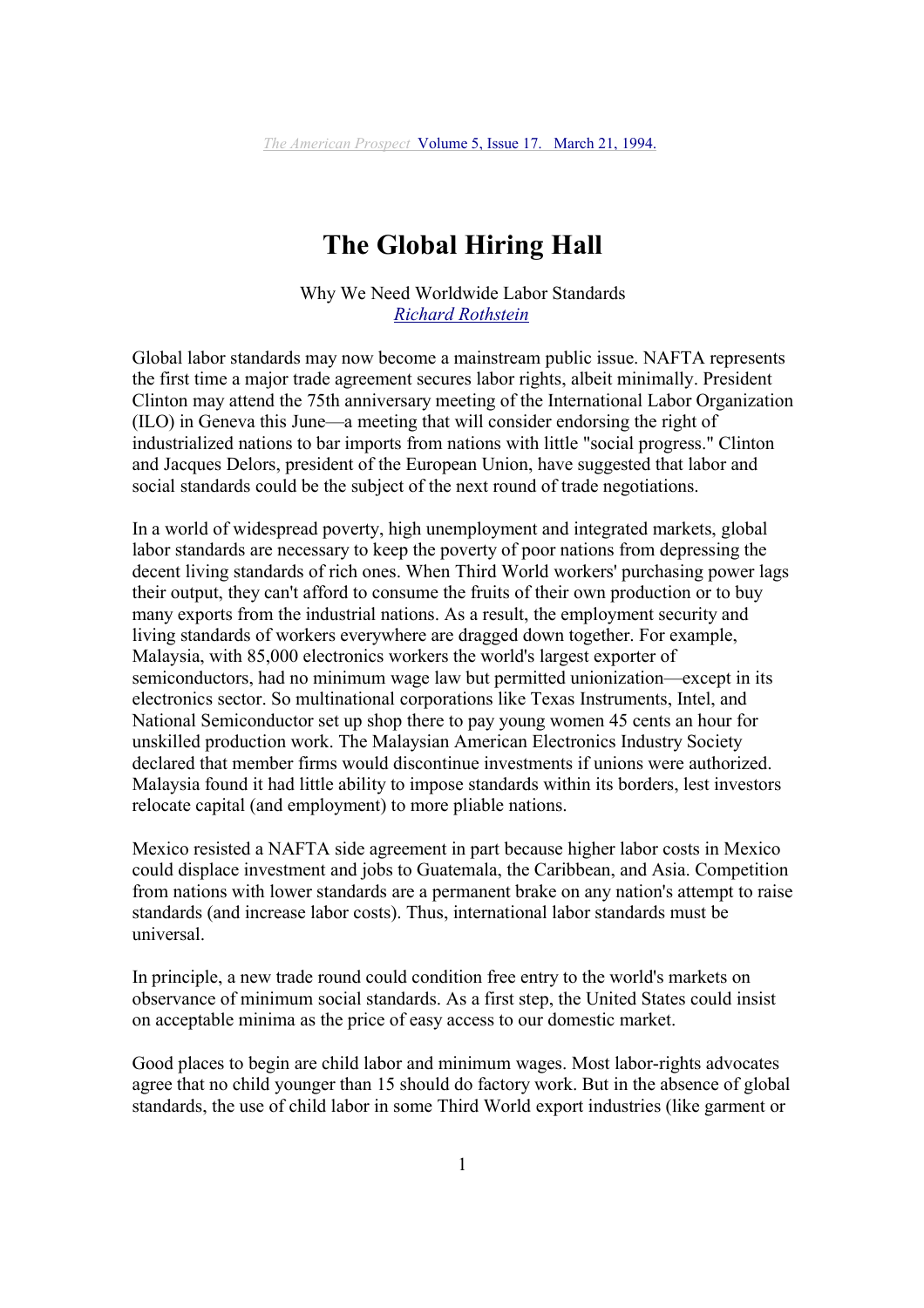toy assembly) is tempting because children of desperately poor families will work for even less than the adult subsistence wage. When children are kept in factories, not schools, developing nations undermine their own growth potential by denying themselves a better educated work force. Child labor impoverishes not only present but future generations.

## **SUFFER THE CHILDREN**

Unfortunately, industrial child labor may now be increasing as developing nations compete for export plants with offers of lower and lower labor costs.

- A *Wall Street Journal* story in 1991 reported that "Underage Laborers Fill Mexican Factories." Featured was 12- year-old Vicente Guerrero, first-ranked in his school but forced to drop out for a \$34-a-week shoe factory job where he was poisoned by fumes. Embarrassed by publicity, the firm fired Vicente (with 20 child coworkers), and the *Journal* established a scholarship fund to keep him in school. But some 5 million to 10 million other Mexican children younger than 14 continue to work illegally.
- The National Consumers League conducts Christmas boycotts of toys made in China. In China's special economic zones, girls as young as 10 sleep in company dormitories and work 14-hour days for as little as \$10 a month. Under pressure, China prohibited employment of children in export industries, but enforcement is impractical. When Chinese officials targeted child labor in one 2,600-worker factory, the manager for American toy contractors threatened to close and move to Thailand.
- Wal-Mart contracted for apparel production in a Bangladesh plant where 300 children younger than 13 worked up to 20 hours a day and slept on factory floors, to earn \$7.50 monthly. In response to a 1992 NBC exposé, Wal-Mart promised a "vendor certification" plan to eliminate child labor. Yet while Bangladesh has prohibited child labor since British colonial times, apparel factories have now begun to snub the law with impunity. According to official Bangladesh statistics, labor force participation of 10- to 14-year-old girls jumped from 4 percent in 1981 to 15 percent in 1986, as apparel exports doubled annually.
- Indonesia in 1949 prohibited children under 15 from working. But in 1987, to attract more investment, the country abolished this prohibition for "children forced to work for social or economic reasons." By 1991, there were 2.8 million Indonesian children "bonded" to factories—that is, mortgaged by parents to employers. U.S. Trade Representative Mickey Kantor recently announced that Indonesia would be given six months to improve worker-rights guarantees or lose duty-free preferences in the U.S. market.
- West German consumer groups now boycott carpets from South Asia. There,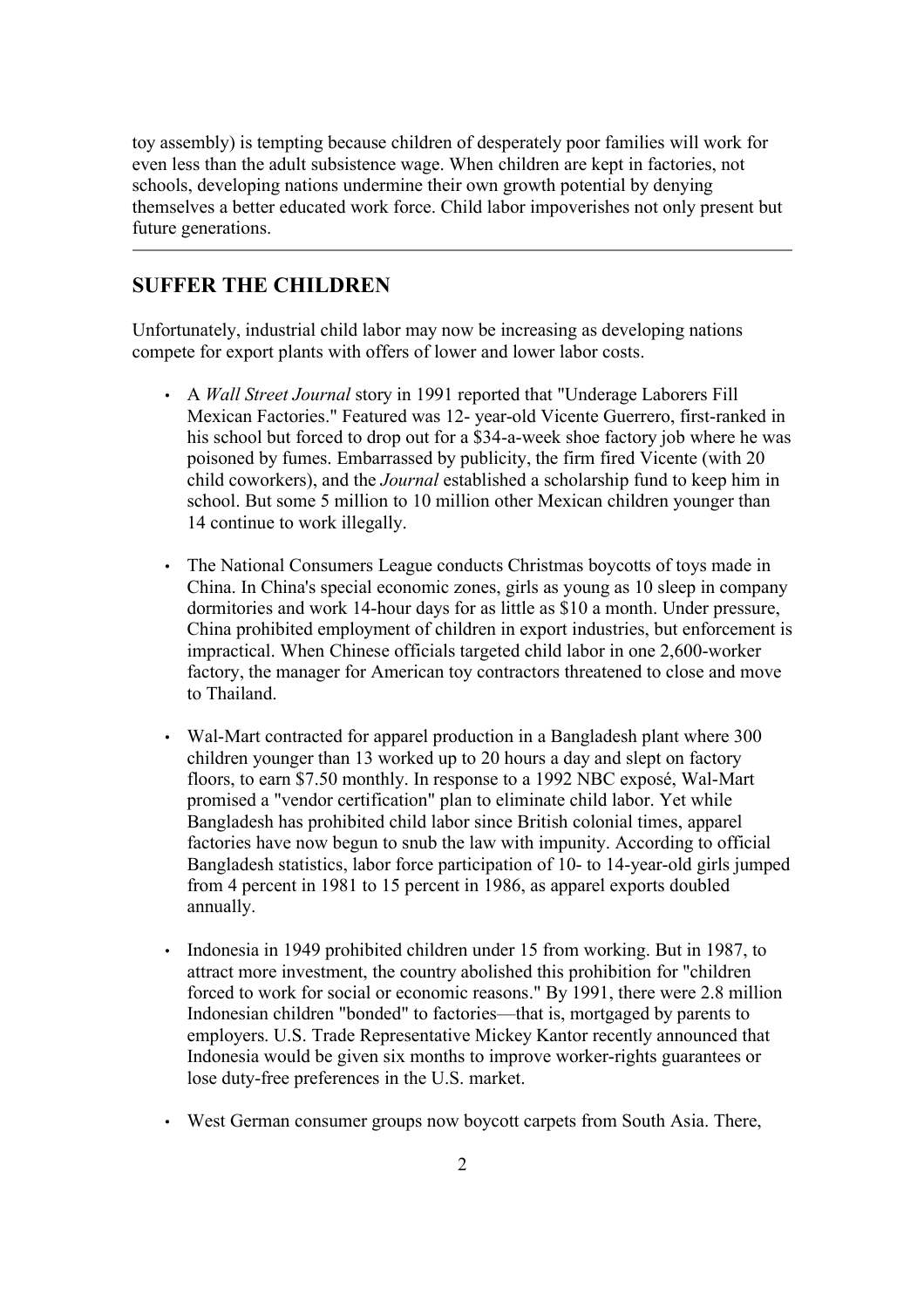children under 14 are mortgaged to factories where accumulating bills for food, lodging, and drugs (amphetamines dispensed to sustain round-the-clock work) makes redemption of the mortgages impossible. According to the ILO, about half the children in Pakistan's export carpet industry die from malnutrition and disease before the age of 12. Nepal had no international carpet industry 30 years ago; by 1988, nearly 600 factories exported carpets. Children under 15 comprise two-thirds of Nepal's industrial work force.

• Indian manufacturers, reacting to boycotts, recently adopted a label to certify that carpets were not made with child labor. But without assurance of international uniformity, self-monitoring can't succeed. Carpets are now India's biggest export earner, and the industry employs 300,000 child laborers. In Uttar Pradesh, hub of the industry, no employer has yet been prosecuted for a child labor violation despite adequate legislation. India, Pakistan, and Nepal recall how their industries emerged. In 1970 the Shah of Iran banned child labor, prompting the industry's relocation to South Asia. The Shah's ban succeeded only in substituting Asian child servitude for that of Iranian children. Labor standards can't work unless they are universal.

### **REVERSING THE SPIRAL**

Global agreements or U.S. trade law could increase the pressure to ban child labor. Senator Tom Harkin and Congressman George Brown have introduced a Child Labor Deterrence Act to prohibit the import of products manufactured by workers under the age of 15. But child labor prohibitions cannot themselves stem downwardly spiraling earnings and living standards. With surplus labor pools in most developing countries, and mobile technology and capital, manufacturers need not pass fruits of higher productivity on to adult workers either. Rather, if employees demand rising compensation (either by trade union organization or wage regulation), investors can relocate to equally productive nations where wage demands are less forceful. In addition to international prohibition of child labor, international wage regulation is also needed.

The creation of internationally regulated wage floors is more difficult than regulation of child labor, yet the task may be less difficult than it first appears. There is already adequate U.S. legislation, though it has not been implemented. Former Congressman Donald Pease successfully sponsored amendments to 1980s trade laws, requiring U.S. imports to be manufactured with respect for "internationally recognized worker rights." Pease amendments generally require developing nations to assure the right of association, the right to bargain collectively, protections against forced labor, a minimum age for employment of children, and acceptable conditions regarding minimum wages, hours of work, and health and safety. For "acceptable conditions regarding minimum wages," Congress proposed that definitions vary with nations' levels of economic development.

Pease amendments are included in the Caribbean Basin Initiative, the Generalized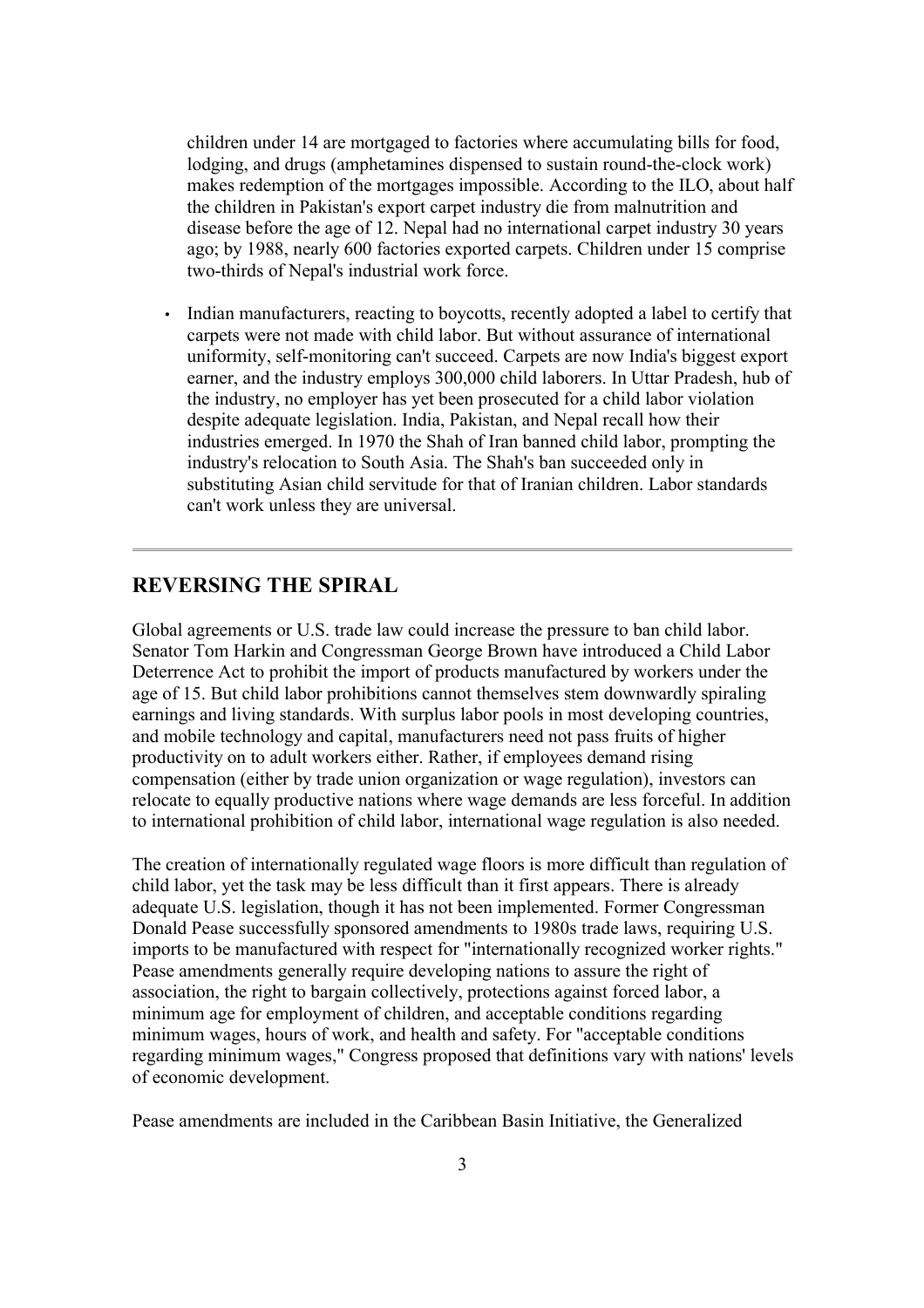System of Preferences, the Overseas Private Investment Corporation, Section 301 of the Trade Act, instructions for U.S.-designated executive directors of the international financial institutions like the World Bank, and foreign aid appropriations. However, enforcement has been weak. The United States did require several Caribbean Basin countries to improve minimum wage enforcement. Haiti, for instance, had to begin weekly radio publicity about labor code protections and commit that workers reporting minimum wage violations would not be punished. But the Reagan administration mostly used worker rights as a political tool, denying, for example, duty-free status to Romania and Nicaragua, while ignoring labor-rights violations by major developing nation exporters. The warning just given Indonesia is one of the strongest yet, though like most enforcement actions, it focuses primarily on denials of the right to organize, with little reference to failures to enforce acceptable minimum standards.

In effect, the Pease amendments made "acceptable minimum wages" U.S. policy, but the executive branch has declined to propose regulations defining acceptable rates consistent with nations' development levels. But the Pease amendments can be made into meaningful policy.

Consider the example of the Bangladesh garment industry. A mid-1980s study found that U.S. workers manufactured a men's shirt in 14 person-minutes, while in Bangladesh, one men's shirt included 25 minutes of labor. U.S. apparel workers' earnings averaged \$7.53 per hour, while hourly Bangladesh garment wages averaged 25 cents. Thus while the U.S. industry enjoyed nearly a 2 to 1 productivity advantage, Bangladesh had a 30 to 1 wage advantage. A shirt's unit labor cost was \$1.76 in the U.S. but only 10 cents in Bangladesh.

If capital were not so much more mobile than labor, organized Bangladesh garment workers could demand wages approaching \$4.22 per hour, which, based on their productivity, would generate a comparable Bangladesh shirt unit labor cost of \$1.76 (This simplified illustration leaves aside other cost differences like shipping, real estate, or power.) So if Bangladesh labor could freely compete against U.S. garment workers, wages would be higher and adults could displace children in shirtmaking. Bangladesh now fears to use its growing productivity to improve its labor standards, however, because if it attempted to do so, investors might flee the country.

Minimum wages are broadly related to average wages. In low-wage, labor-intensive industries, minimum rates influence average wages directly. This is not only because many workers are directly affected by minima but because minimum increases tend to push up other wages as employers preserve intra-firm differentials, raising rates of higher paid workers. Usually, when minima are raised because of legal requirements, both here and abroad, there is an initial period of wage compression before differentials are gradually reestablished. For similar reasons, wage averages in higher paid industries may be affected indirectly by minimum increases.

At the time of our mid-1980s Bangladesh illustration, the U.S. minimum wage was \$3.35, 44 percent of average apparel wages. If policy postulated a similar relationship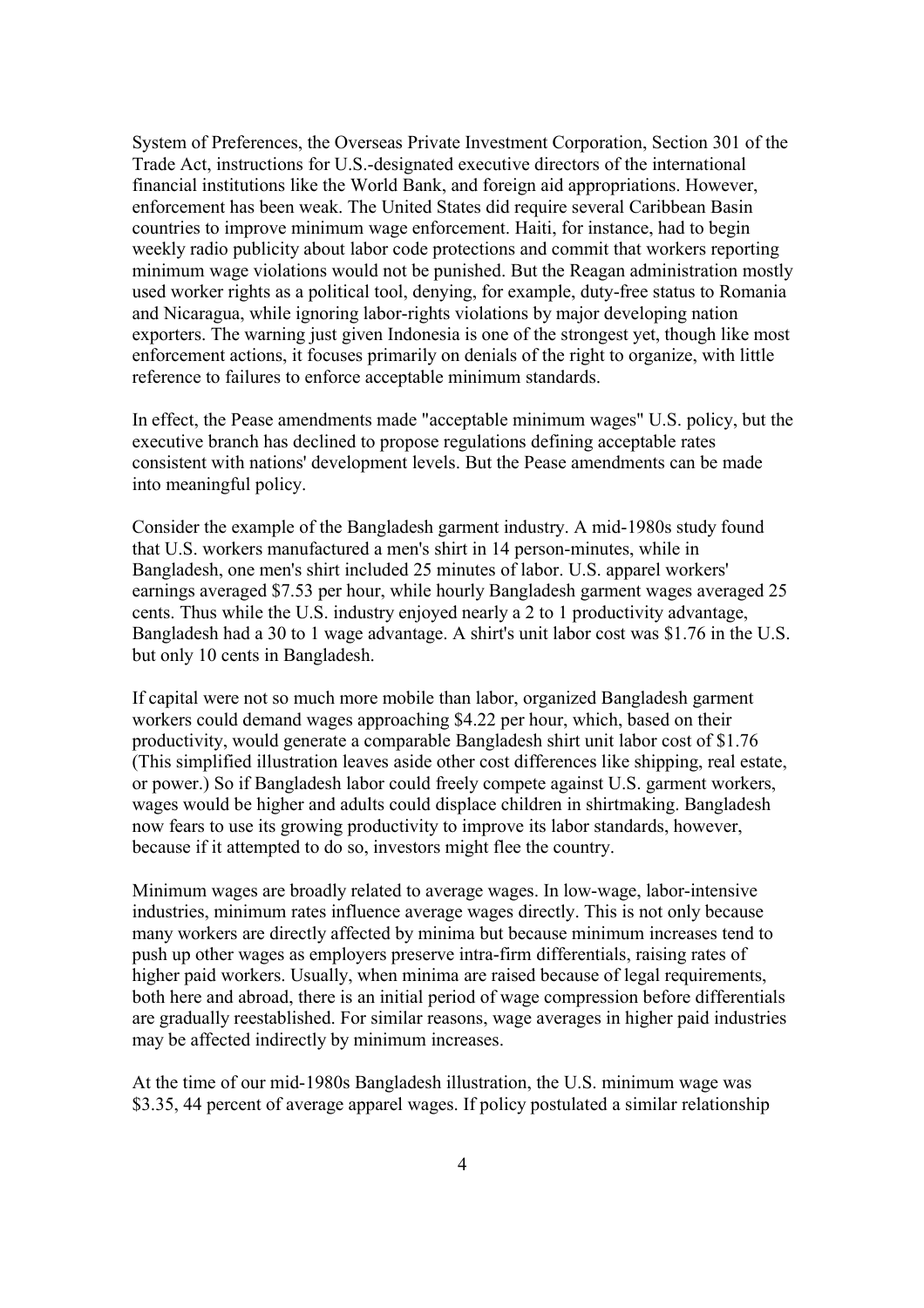between minimum and average Bangladesh apparel pay, an acceptable minimum for Bangladesh's garment industry should have been \$1.88 (44 percent of \$4.22), were wages taken entirely out of competition.

So far, this \$1.88 "acceptable" minimum wage calculation is a consequence only of relative labor productivity—it makes no adjustment for Bangladesh's early economic development stage. But such an adjustment is needed to satisfy the Pease amendments' essential concern that minimum standards be appropriate to nations' income levels. For this purpose, policy could broadly categorize Third World nations by income bands, with poorer nations granted greater concessions.

For example, nations with per capita GNP between \$2,500 and \$5,000 (like Mexico) might be granted a 20 percent concession from minimum wage rates calculated from leveled unit labor costs alone. Nations with per capital GNP from \$1,000 to \$2,500 (like Jamaica or Poland) might be granted a 40 percent concession; from \$500 to \$1,000 (like Indonesia or the Philippines) a 60 percent concession; and countries with less than \$500 (like Bangladesh) might be given an 80 percent concession, expecting Bangladesh's minimum wage to be only 20 percent of the \$1.88 needed to level unit labor costs. If, then, the additional step were taken of granting, say, a five-year period to achieve this minimum, Bangladesh could be advised that, five years hence, exports to the United States will be permitted only if they are manufactured by workers earning a minimum of 38 cents an hour, a substantial but not impractical increase.

If we make similar calculations for Mexico, and assume that labor productivity in garment export industries was 65 percent of U.S. productivity in the mid-1980s, we could posit an acceptable minimum wage for Mexican export industries of \$1.74 about three times its current level. This is not unlike what Mexico's minimum would have been had minimum rates been increasing with productivity (now growing at about 6 percent a year). In light of President Salinas's announcement that Mexican minimum wages should henceforth increase with productivity, requiring such a minimum, in gradual steps over several years, is entirely reasonable.

These figures are only illustrative, suggesting results that rigorous U.S. rulemaking might produce. This interpretation of Pease requirements would spur substantial increases in Bangladesh workers' purchasing power, without eliminating Bangladesh's opportunity to use its low-wage "comparative advantage" to attract investment. Concrete definitions of acceptable minimum rates, calculated for all our low-wage trading partners, could begin to reverse downward international spirals and stimulate rising wages of industrial nation and Third World workers in response to expanding markets and growing demand.

As an alternative approach, "acceptable" minimum wage levels might be estimated by examining the shares of the value-added in manufacturing that workers in various countries receive as earnings. Such calculations would address directly the excessive profits earned by First World importers on Third World labor exploitation. Other policy questions raised by our illustration include: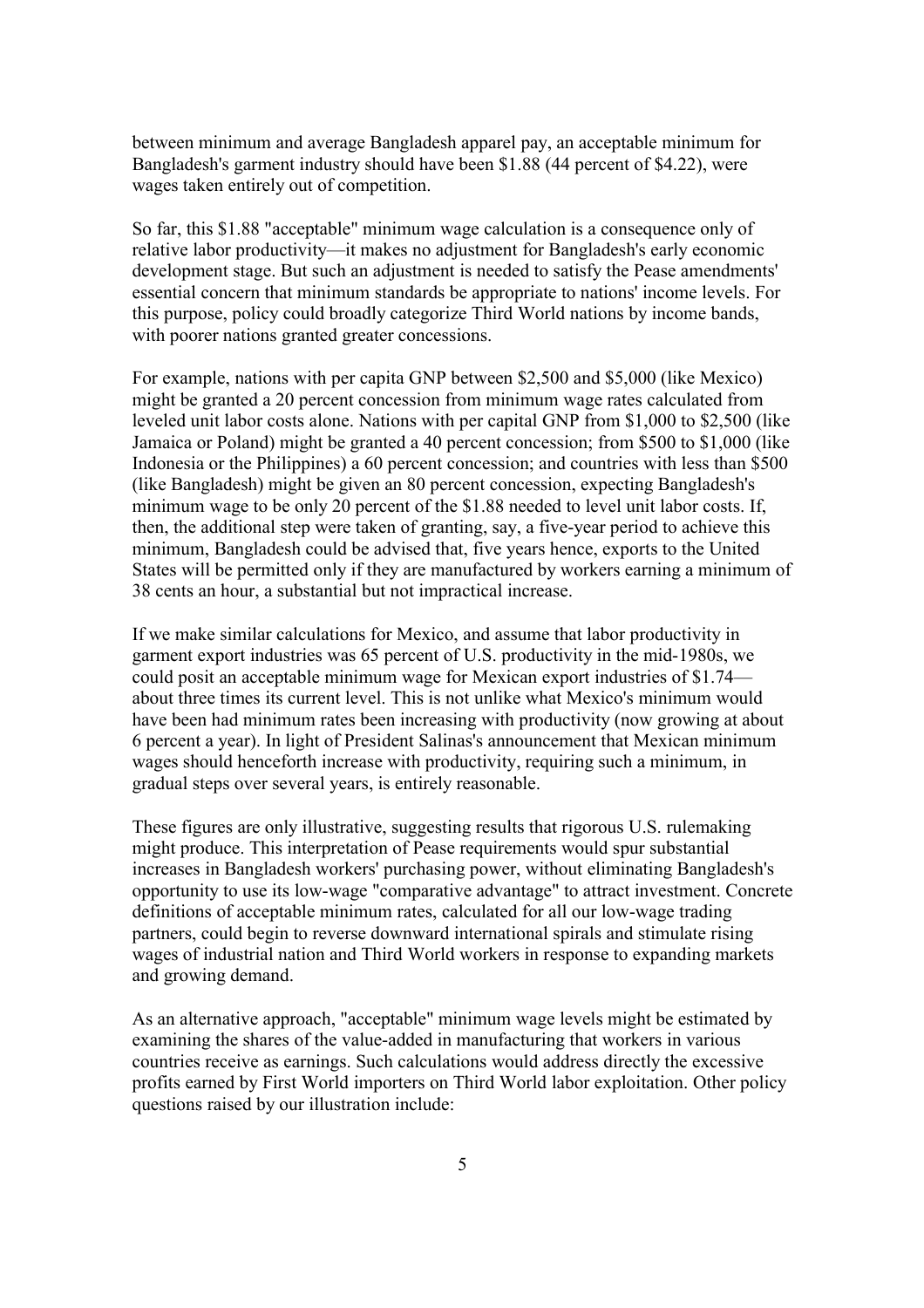- Is it justifiable for Pease amendment interpretation to calculate acceptable minimum wages in U.S. dollars rather than Bangladesh taka? Perhaps so, since the purpose is to regulate U.S. market participation and to guide how developing nations can compete for access to that market without exacerbating the downward spiral. But categorization of nations based on income bands, for purposes of granting concessions, is a different matter. These categories should probably be established using per capita GNP not in exchanged dollars but in "purchasing power parity" dollars (which the IMF now calculates).
- Should calculations establish different acceptable minima industry by industry? Many nations have minimum wages which differ by industry, but if the goal is a process which is simple and transparent, such complexity by U.S. import control agencies should probably be avoided.
- Should these calculations be reviewed periodically as the U.S. minimum wage is adjusted and as the per capita incomes of various developing nations improve? Probably so.

An altogether different method might disregard unit labor costs and define acceptable minima for various nations based on a worker's cost for a typical "market basket" of food and other necessities. Perhaps the World Trade Organization (GATT's successor) should adopt this approach, but its apparent justice may hide complexities (like determining how many dependents a single minimum wage should be expected to support) more daunting than the unit labor cost method sketched above. While questions remain, the point of this exercise is to show that transparent wage rules can be established that take account of countries' wide-ranging levels of development. These rules are not "protectionist," are easier to implement than judgments about whether other legal systems afford meaningful rights to collective bargaining, and can potentially help reverse the international downward wage spiral. Most important, if such a regime enjoyed uniform international enforcement, no developing nation need fear loss of competitive advantage because neighbors were more willing to attract investment by undercutting universally accepted labor standards.

#### **PROSPERITY THROUGH IMPROVERISHMENT**

Most Third World governments and international development experts, reflecting conventional economic wisdom, are hostile to child labor prohibitions and minimum wage regulation. They consider such rules "protectionist"; they believe that labor exploitation is inherent to development, that wages rise as productivity increases, and that child labor disappears as national incomes grow to make schooling affordable.

Bangladesh officials now complain, for example, that prohibiting child labor could "force thousands of child workers into begging or prostitution." UNICEF's Bangladesh representative declared that the prospect of the Harkin-Brown amendment "has already done damage to children by evicting them from garments manufacturing facilities and depriving them of income." Dhaka social workers told the *Bangkok Post* that "50,000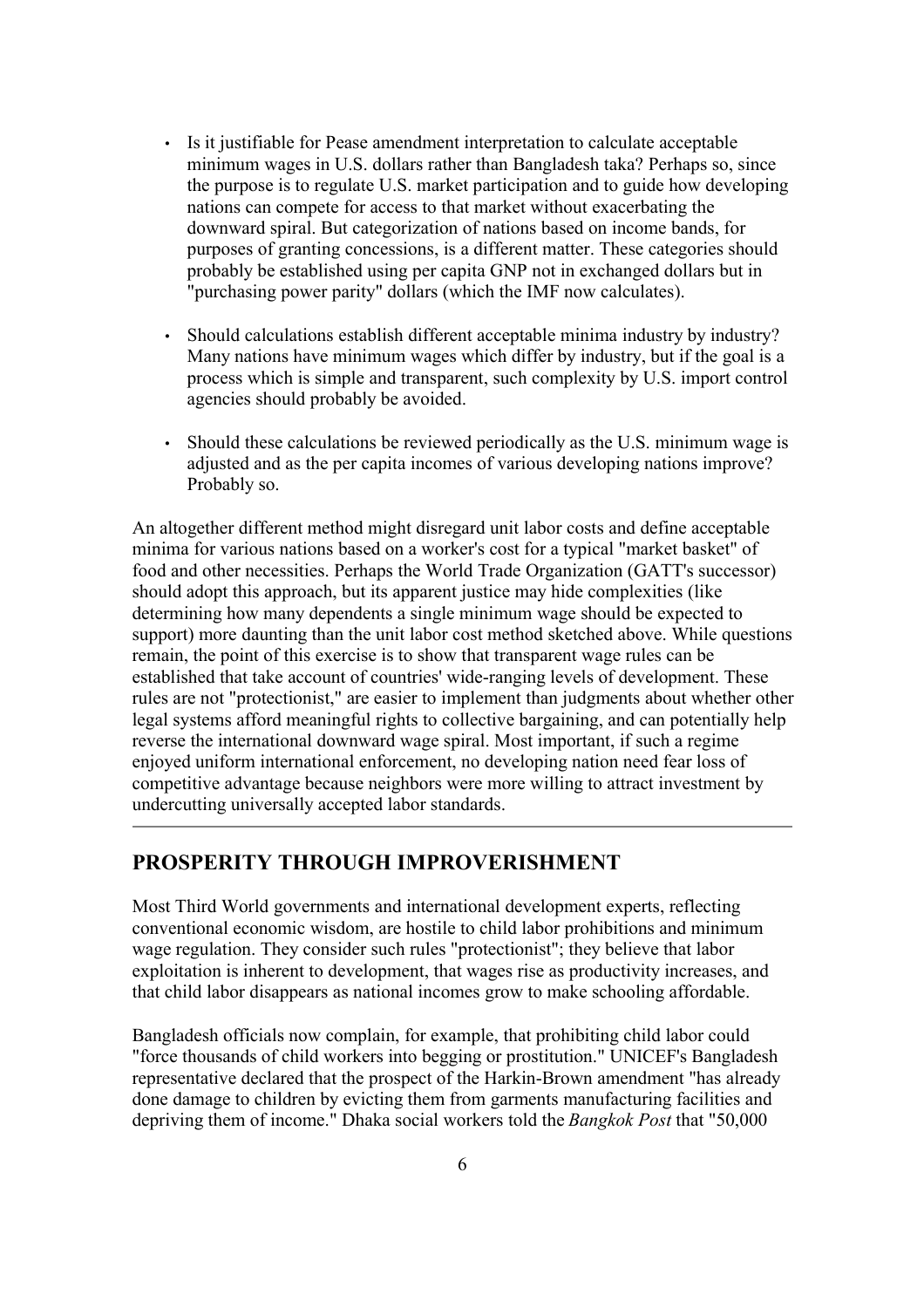children, mostly girls, could be left out of work and pushed into a life of crime" if Harkin-Brown passed.

Yet there is no evidence that labor standards necessarily improve with development. In Third World countries, IMF-inspired macroeconomic policies and competition for footloose international capital make real wages more likely to fall than rise with productivity gains. Many developing nations have deliberately suppressed wages and relaxed child labor rules in recent years, so unit labor costs fall even faster than productivity rises. From 1980 to 1989, Mexico's real manufacturing wages fell by 24 percent while industrial productivity (gross output per employee, including national and export-oriented industries) increased 28 percent. In Bangladesh, productivity grew by 20 percent, but wages did not rise.

In the *Harvard Business Review* last year, World Bank consultant David Lindauer reflected the development establishment's consensus apology for child labor:

If [children] were not in the factory, they might be separated from their mothers and working as maids, or at home on consignment, or in local [nonexporting] carpet factories. Even worse, they might be begging or scavenging . . . .

[We] cannot solve the problem of child labor in a poor country by prohibiting . . . contractors from hiring anyone under the age of 14 . . . It will not change the fundamental circumstances of the . . . labor market. . . .

When wages and household incomes rise, families can afford not to require their children to work (or accompany their mothers to work). . . . With rising wages, companies also will be less likely to employ children. . .

We know of no case where a nation developed a modern manufacturing sector without first going through a "sweat shop" phase. How long ago was it that children could be found working in the textile factories of Lowell, Massachusetts, of Manchester, England, or of Osaka, Japan? Should the developing countries of today be any different?

These arguments differ little from rationalizations by academic and industrial authorities in defense of Lowell sweatshops earlier this century. According to one mill owner's 1916 congressional testimony: "If you raise the limit to 15 or 16 you would simply exaggerate to a much larger extent the hardship that would be visited upon large numbers of people through the country who have had to contend with adverse conditions and upon whom God has laid poverty." Today's World Bank only substitutes for a deity the "fundamental circumstances of the labor market."

Conventional development theory assumes that child labor cannot reduce incomes because adults are more productive, so employers don't hire children unless adult workers command higher wages elsewhere and so are unavailable. If children work in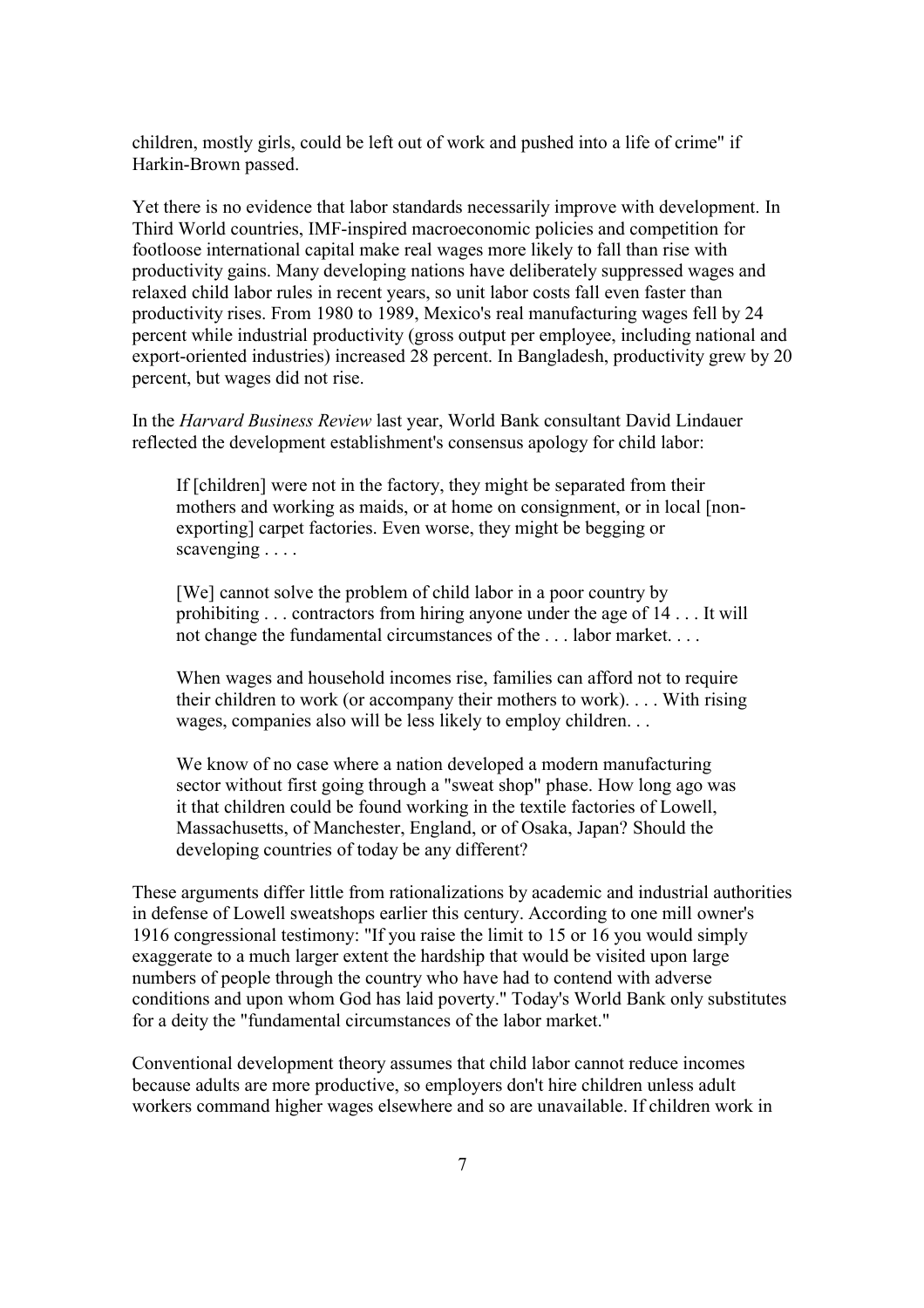the market economy, therefore, they cannot displace adults or drive down their wages; rather, family poverty must force children into factories to supplement household income.

This full employment assumption is fantasy. Claims that industrial opportunities for children protect them from worse fates are true for individual children only in the absence of uniform child labor prohibitions that open opportunities for their parents to earn a living wage. During the Great Depression, we recognized that child labor did not alleviate poverty but perpetuated it, because children worked while adults were unemployed. Adults could work only for pay sufficient to support families at subsistence, but children worked for less.

Where child labor is prevalent, it accompanies substantial adult unemployment. In Mexico, where 12 percent of children work, the official adult unemployment rate is only 2.9 percent, yet anyone working a minimum of one hour weekly, even informally, counts as "employed." Only 56 percent of Mexico's 24 million person labor force works for legal companies or government. Thus as many as 10 million Mexican adults may be seriously underemployed, equal to the number of children working.

Academic hostility to international labor standards also stems from failure to consider the induced capital-labor substitution, better training, and reduced turnover that higher standards permit. Instead, experts almost always predict that even modest minimum wage increases create unemployment and (for both the United States and developing nations) often are proved wrong. The simplistic notion that the cheapest labor is most efficient was disproved in the antebellum South, when plantation owners feared to entrust slaves with adequate tools because their use required training, self-direction, and motivation—attributes inconsistent with slavery. Twentieth century studies of Third World workers find that productivity increases when workers' pay grows to purchase the minimal caloric intake needed to perform adequately. In such circumstances, however, the productivity payoff is more distant than immediate costs of higher minimum wages, so only uniform international enforcement can induce employers to make the necessary investments.

In the United States, industrial wages began to increase and child labor was abolished, not as the evolutionary consequence of development, but after decades of bitter political conflict. A law prohibiting factory child labor was enacted in 1917 and declared unconstitutional by the Supreme Court. A second law taxing profits from child labor was also invalidated. Industrial codes of the New Deal's National Recovery Administration prohibited child labor; these were also struck down. In 1938, following 30 years of popular agitation, a tamed Court accepted the Fair Labor Standards Act, which prohibited factory child labor and enacted minimum wages.

There is, in short, neither contemporary nor historical evidence that an upward spiral naturally evolves. Some cite Korea as a nation where wages and thus consumption began to rise as industrialization matured. But worker rights did not evolve in Korea; they were seized in bloody street riots and a political revolution deposing military